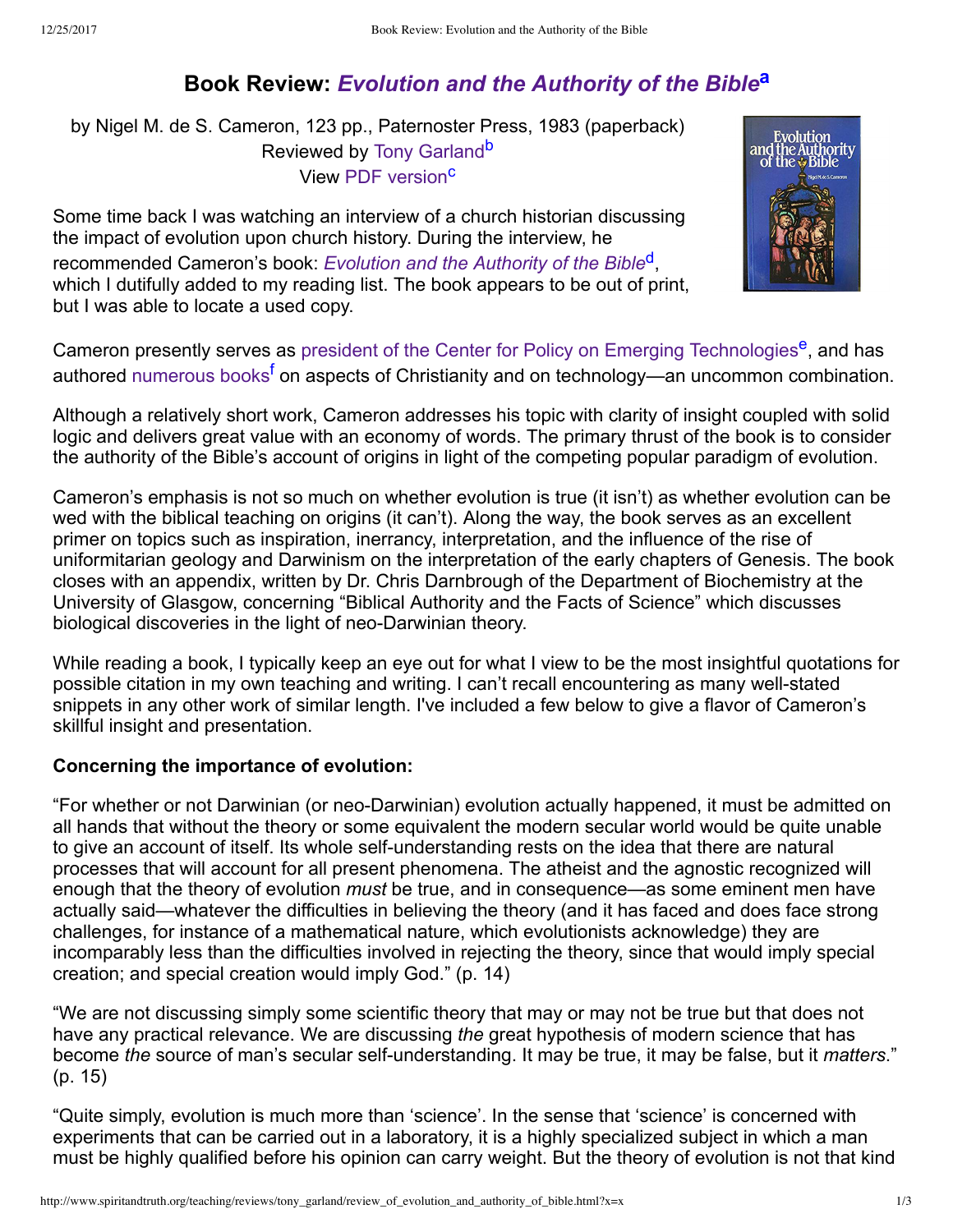of 'science'. Evolution is really a theory about history—historical science, to be precise. . . . A chief reason that some scientists are unhappy with regarding evolution as a theory like other scientific theories is that it cannot be tested. No one can set up an experiment to try it out and see if it works. But, more than that it is concerned not simply with events long ago—which cannot be repeated—but with events of which the Bible speaks." (p. 16)

#### **Concerning biblical inspiration:**

"It is quite possible for ordinary, unaided men and women to write, on a given occasion, a narrative which we might properly describe as 'infallible' : completely free from mistakes. There is nothing magical about infallibility! Most human authors—whether of letters to their parents or of learned treatises—*aim* at infallibility; they do all they can to be honest and careful in what they say. At their best, they succeed. Why is it thought strange that, with the special help of the Holy Spirit, the writers of Scripture should have reached this standard, as God required?" (p. 29)

"The idea, therefore, that there is something inherently impossible about the Bible's being 'infallible' is mistaken. The divine providential over-ruling can ensure that at each point where the human *might* make a mistake, if left to his own devices, he does not. He is wholly accurate, and yet his work is still his own literary production." (p. 41)

"In order to be an 'infallible rule of faith and practice', the Bible must be 'without error in all that it affirms': the two hang together. Error would distort the picture of God and his will, 'historical' error no less than 'spiritual' or 'moral', because of the historical fashion in which the Bible reveals God." (p. 31)

### **Genesis and Evolution?**

Cameron avoids getting bogged down by the various flavors of "Christian Evolutionism"—creative approaches which Christians use in an attempt to wed biblical revelation with evolution—and focuses on issues which are central to any attempt to reconcile the theory of evolution with biblical revelation. This allows him to focus on the essential points of difference between Darwin and Moses (e.g., the nature of 'very good' (Gen. [1:31\)](http://www.spiritandtruth.org/bibles/nasb/b01c001.htm#Gen._C1V31), the meaning of 'death' in Genesis [1](http://www.spiritandtruth.org/bibles/nasb/b01c001.htm#Gen._C1V1) and as understood by Paul in Romans [5\)](http://www.spiritandtruth.org/bibles/nasb/b45c005.htm#Rom._C5V1) to reach what should be an obvious conclusion: that evolution and biblical revelation are incompatible at their very core:

". . . At the end of the day, the Bible is not reconcilable with the theory of evolution. Every attempt at harmony has failed, and must fail, because the Bible simply gives a different account of things. The widespread assumption that there is basically no problem in holding the theory while believing the Bible is not only mistaken but pernicious, since it implicitly compromises the authority of the Bible and renders its subject not so much to science as to secularism and its view of man." (p. 17)

"Christian theistic evolution is incoherent and a contradiction in terms. This may be demonstrated with respect to man and his liability to death, and the sufferings of the animals." (p. 64)

Cameron describes the no-man's zone occupied by compromising Christians who attempt to meld evolutionary theory doing a favor to neither:

". . . conservative writers, in trying to make the Scripture acceptable to current scientific thought, have not only mis-interpreted it in a way which abandons the actual meaning of the text, but have succeeded only in coming to a mediating position supported neither by Scripture nor by science. . . . men like Driver also made very clear what the choice actually is: between accepting the Genesis narratives in an essentially 'literal' sense—as teaching what they plainly intend to teach—and rejecting them as teaching anything about the origin of the world. The middle ground, which evangelicals then as now desired to occupy, is untenable." (pp. 82-83)